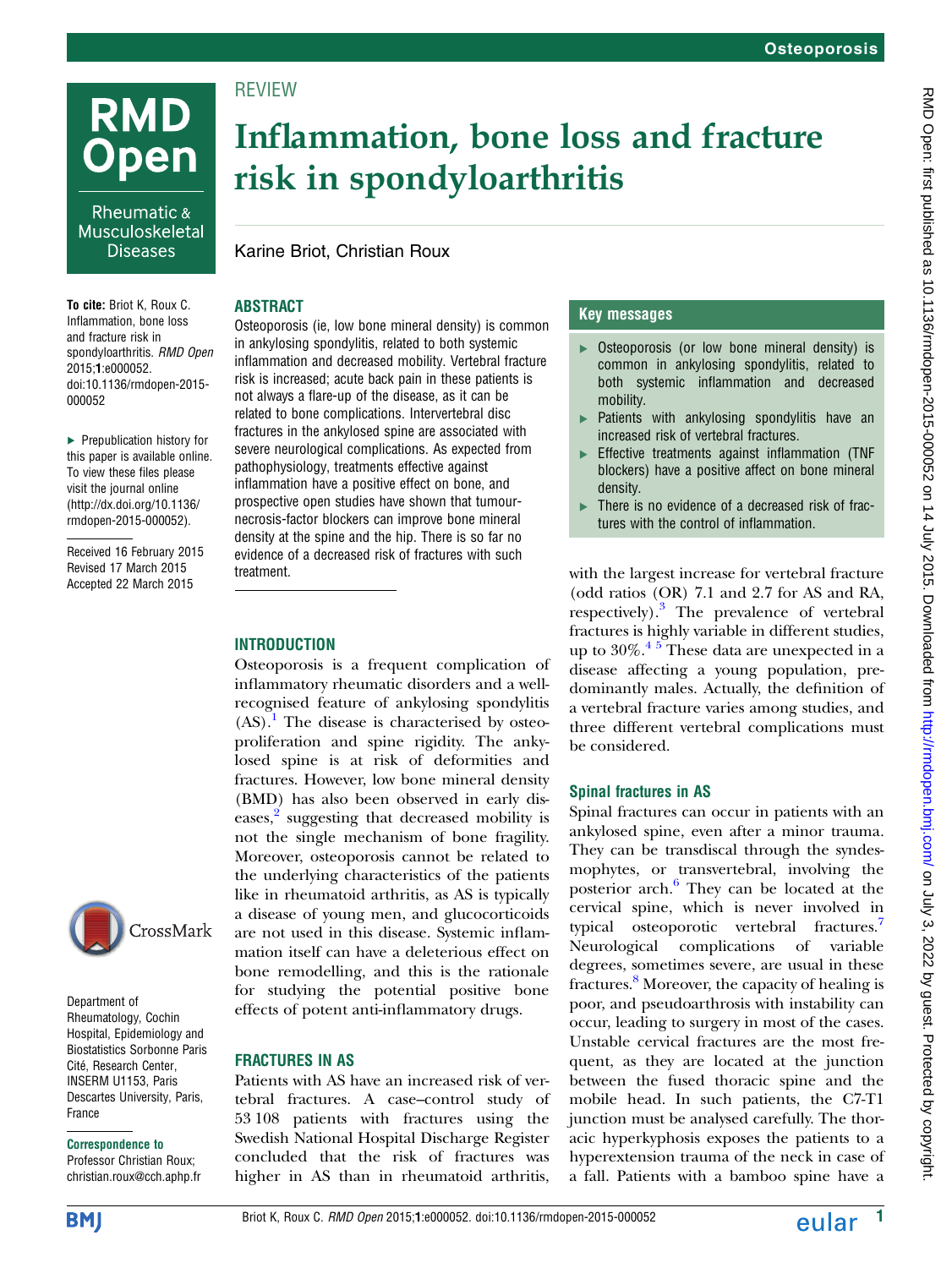high risk of such fractures, because of the calcifications of the spinal longitudinal ligaments and disuse osteoporosis of the vertebral bodies related to immobility. They must be carefully evaluated, as it is sometimes difficult to differentiate between pain from fracture and pain from a flare-up of the inflammatory disease. A retrospective study showed that 60% of cervical spine fractures in AS were undetectable on initial  $X$ -rays;  $\overline{C}$  CT is more sensitive than radiographs. A prospective 22-year cohort study recently showed that the occurrence of spinal fractures in AS, mainly cervical fractures, has an increased occurrence. One potential explanation is that patients with a bamboo spine can have an increasing level of physical activity and thus a greater risk for injuries, because of pain relief related to effective treatment (TNF blockers) of the disease.<sup>[10](#page-4-0)</sup>

#### Vertebral deformities in AS

Deformities of vertebral bodies are frequent in AS, particularly at the thoracic spine, for a number of reasons: erosions of the anterior corners, squaring, wedging secondary to inflammatory lesions. These deformities are captured by semi-automated methods of morphometry, which use automatic positioning of points on vertebral contours; with such methods, 'fractures' are defined as any reduction of the anterior or middle height of the vertebral body larger than 20% as compared to the posterior height, or as compared to the heights of adjacent vertebrae. These methods are very sensitive but need expert adjudication; $\frac{11}{11}$  $\frac{11}{11}$  $\frac{11}{11}$  otherwise, they increase the risk of false positives. Short vertebral heights are frequent at the thoracic spine and should not be considered as fractures. Anterior deformities of the thoracic spine, whether they are related to fractures or other causesrelated wedging, are responsible for hyperkyphosis, a fre-quent complication of AS.<sup>[12](#page-4-0)</sup>

#### Vertebral fractures in AS

Prevalence of vertebral fractures ranged from 9% to 18% in studies published in the  $1990s<sup>4</sup>$ <sup>13</sup> Higher rates have been reported recently in studies using systematic imaging methods of the spine (either X-rays or the vertebral fracture assessment (VFA) method by dual-energy X-ray absorptiometry). In 176 patients (79% males, aged 48.6±13.1 years) with a mean disease duration of 22 years, the prevalence of vertebral fractures was 32.4%; 82% of the fractures were at the thoracic spine, and 65% of them were mild, that is, showed a decrease in at least one vertebral body height of 20–25%. A semiautomated software was used for analysis. $5 \text{ In } 80 \text{ patients}$  $5 \text{ In } 80 \text{ patients}$  $(84\%$  males, age  $38.9\pm11.8$  years) with a mean disease duration of 10 years, the prevalence of moderate or severe fractures (ie, a decrease in vertebral body height of more than 25% and more than 40%, respectively) was 18.8%.[14](#page-4-0) In early spondyloarthropathies (ie, 7 months of disease duration, but 5.7 years of symptom duration), 15% of the 113 patients (66% males, aged 37.3 ±9.0 years) had a vertebral fracture; most of them were

located at the mid-thoracic spine, half of the fractures were moderate, and none were severe.<sup>15</sup> Whether or not the severity of the vertebral fractures is a function of the duration of the disease is unclear.

The use of large databases gives the opportunity to assess the prevalence of VFs in a very large number of patients but with the limits of such method, in particular the absence of the confirmation of the fracture in most of the cases. All the vertebral fractures are those which come to clinical attention, which may represent a minority of them. A nested case control study has been performed in the large General Practice Research Database in the UK; 231 778 patients with fracture and the same number of controls were analysed.<sup>[16](#page-4-0)</sup> From medical records, AS was diagnosed in 758 participants. These patients had an increased risk of clinical vertebral fracture: OR=3.26 (1.51–7.02), but no increased risk of nonvertebral fracture, including of the wrist and hip. In a large database in Catalonia, Spain, accounting for 80% of the population, 6474 patients with AS were identified, compared to controls, and followed for a median time of 5 years.[17](#page-4-0) Among patients with AS, 0.86% and 3.4% sustained a clinical vertebral and a non-vertebral fracture, respectively. This represents a twofold increased risk of clinical vertebral fractures, as compared to controls. Interestingly, an increase in the non-vertebral fracture risk (1.2 fold) was reported in this study, an observation which has never been made previously. Such results have been confirmed in the Danish Health Registries.<sup>[18](#page-4-0)</sup> In this case–control study assessing data for the year 2000, the age-matched and gender-matched ORs for patients with AS were 5.4 (2.5–11.7) and 1.4 (1.1–1.7) for vertebral and non-vertebral fractures, respectively. The association between AS and clinical fractures was highest in patients diagnosed for less than 2.5 years, or for more than 12.5 years. However, after adjustment for potential confounders, only clinical spine fracture risk was still significant.<sup>[18](#page-4-0)</sup>

In one 4-year prospective study conducted in 298 patients, the incidence of vertebral fracture (according to morphometric definition) was 4.7% at 2 years and 13.6% at 4 years. None of the fractures were severe. The risk factors were prevalent vertebral fractures at baseline and increased C reactive protein  $(CRP)$  levels at 2 years.<sup>[19](#page-4-0)</sup>

#### RISK FACTORS FOR FRACTURES IN AS

Patients with a bamboo spine, hyperkyphosis and difficulties with peripheral vision have potential impairments in balance and coordination and a high risk of falls. $20$ Disease duration and wall-occiput distance have been reported as risk factors for vertebral fractures $\delta$  (fi[gure 1](#page-2-0)).

A low BMD is common in patients with AS with progressive disease. However, increased BMD can be due to artefacts related to the presence of syndesmophytes or other structural lesions as ankylosed posterior arch and periosteal bone formation. Active or past hip arthritis (coxitis) can impair the internal rotation of the lower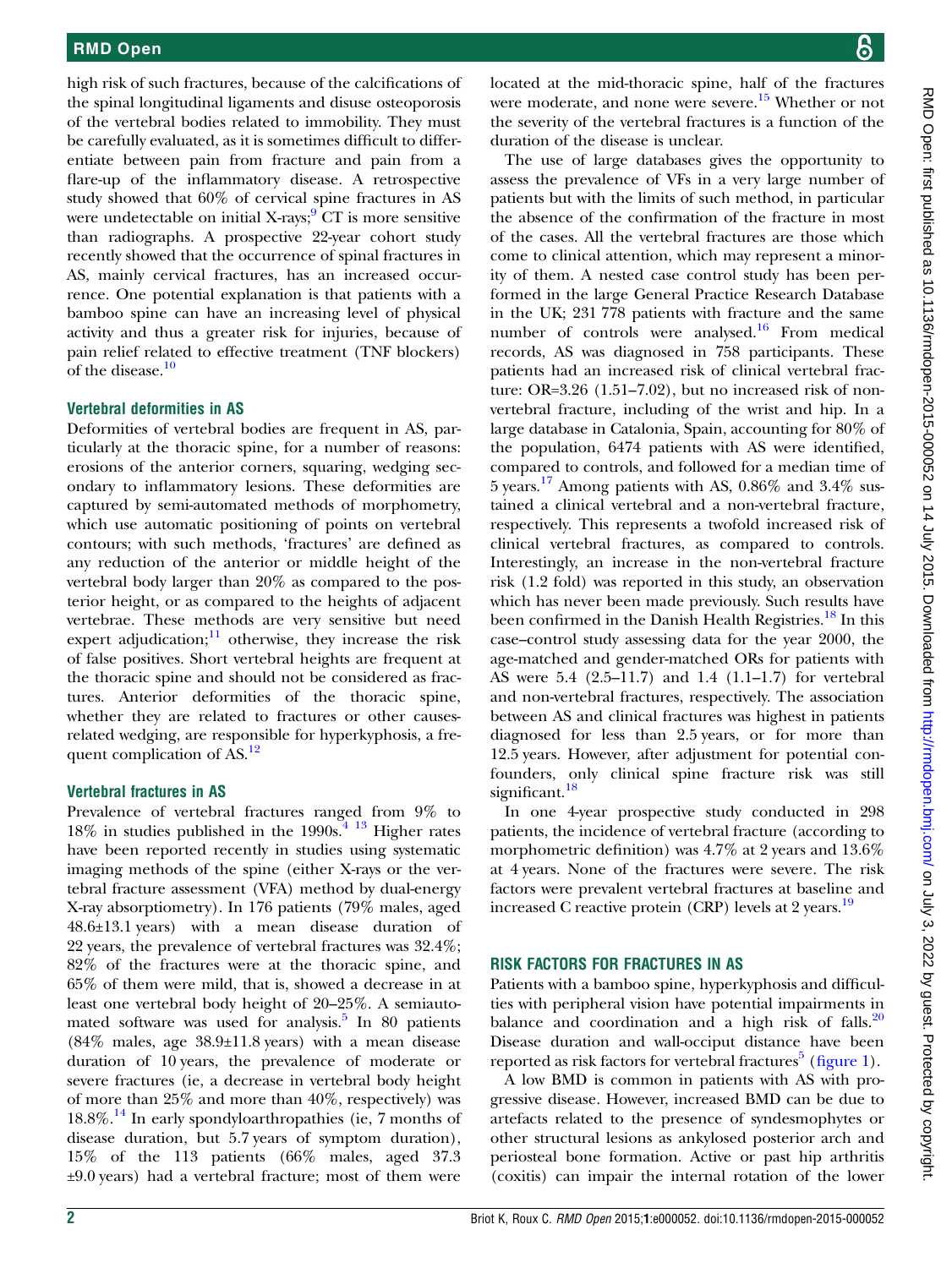<span id="page-2-0"></span>Figure 1 Bone fragility in ankylosing spondylitis.



limb, which is mandatory for an accurate hip BMD measurement.

The definition of 'low BMD' varies among studies. In theory, T scores are used only for postmenopausal women, and Z scores should be used in young males; an abnormal BMD could then be defined as Z ≤−2. Recognising these different definitions, the prevalence of low BMD measured by dual energy X-ray absorptiometry is 14–27% and 4–14% at the spine and hip, respectively, in patients with long-lasting disease.<sup>[16 21](#page-4-0)–24</sup> Prevalence is higher in studies using quantitative CT at the spine, as this technique allows measurement of central areas of vertebral bodies, avoiding the cortex and bone constructions. The prevalence of osteoporosis (based on dual energy X-ray absorptiometry measurements) in patients within the first decade after diagnosis is 16% and 13% at the lumbar spine and femoral neck, respectively.<sup>[25](#page-4-0)</sup> In 267 patients with symptoms suggestive of axial SpA, we showed recently that patients with a confirmed diagnosis (N=93) had lower BMD than patients with an unconfirmed SpA (N=74). The positive likelihood ratio of low BMD for an axial SpA diagnosis was 2.60 and 3.12 at the spine and hip, respectively.<sup>[26](#page-4-0)</sup> In 80 patients aged 39 years, the prevalence of osteoporosis (T ≤−2.5 at any site) was 25%, which is higher than expected in such a young population. Low weight and low body mass index (BMI), long disease duration, male gender and markers of disease activity were associated with osteoporosis. $^{14}$  $^{14}$  $^{14}$  In 204 patients (57% men, mean age 50±13 years), the prevalence of osteoporosis (T≤−2.5) was 21% in participants aged ≥50 years. Low BMD was associated with age, BMI, disease duration and inflammatory parameters. $23$  Patients with vertebral fractures had lower BMD than patients without, and femoral neck was the best discriminant site in this population where the mean modified Stoke Ankylosing spondylitis spine score (MSASSS) was 14.2 (median 5.5). $^{24}$  $^{24}$  $^{24}$  There is a debate about low BMD as a risk factor for vertebral fracture in AS. Such a relationship has not been found in patients with early disease. $25 \frac{25}{27}$  In a study of 113 patients with a disease duration of 7 months, aged 37 years on average, the majority of patients with vertebral fractures do not fulfil the densitometry-based criteria for osteoporosis. $2<sup>5</sup>$  The proportion of patients with low BMD varies with time. In 130 patients (66% males) with an early disease (time since diagnosis 6.6 months, and disease duration 6.3 years), 9% of these patients aged 38±9 years had osteoporosis (ie, T score ≤−2.5 at the spine and or hip). $28$  In patients within 5 years of onset of AS, the prevalence of osteoporosis was 11% and 15% at the hip and spine, respectively; these rates were 30% and 4%, respectively, in patients with a disease duration higher than  $10 \text{ years.}^{28}$  $10 \text{ years.}^{28}$  $10 \text{ years.}^{28}$  There is an association between the presence of syndesmophytes and a low hip  $BMD$ ,<sup>[29](#page-4-0)</sup> suggesting the role of both the severity of the disease and the reduced mobility of the patients.

Attention has been paid recently to bone microarchitecture changes in patients with  $AS^{30}$  $AS^{30}$  $AS^{30}$  measured by highresolution peripheral quantitative CT of the ultradistal radius and tibia. Patients with AS have lower cortical BMD at peripheral sites, a result which is in accordance with the role of systemic inflammation and thus a systemic bone effect in this disease. In contrast, the presence of syndesmophytes was not associated with any sign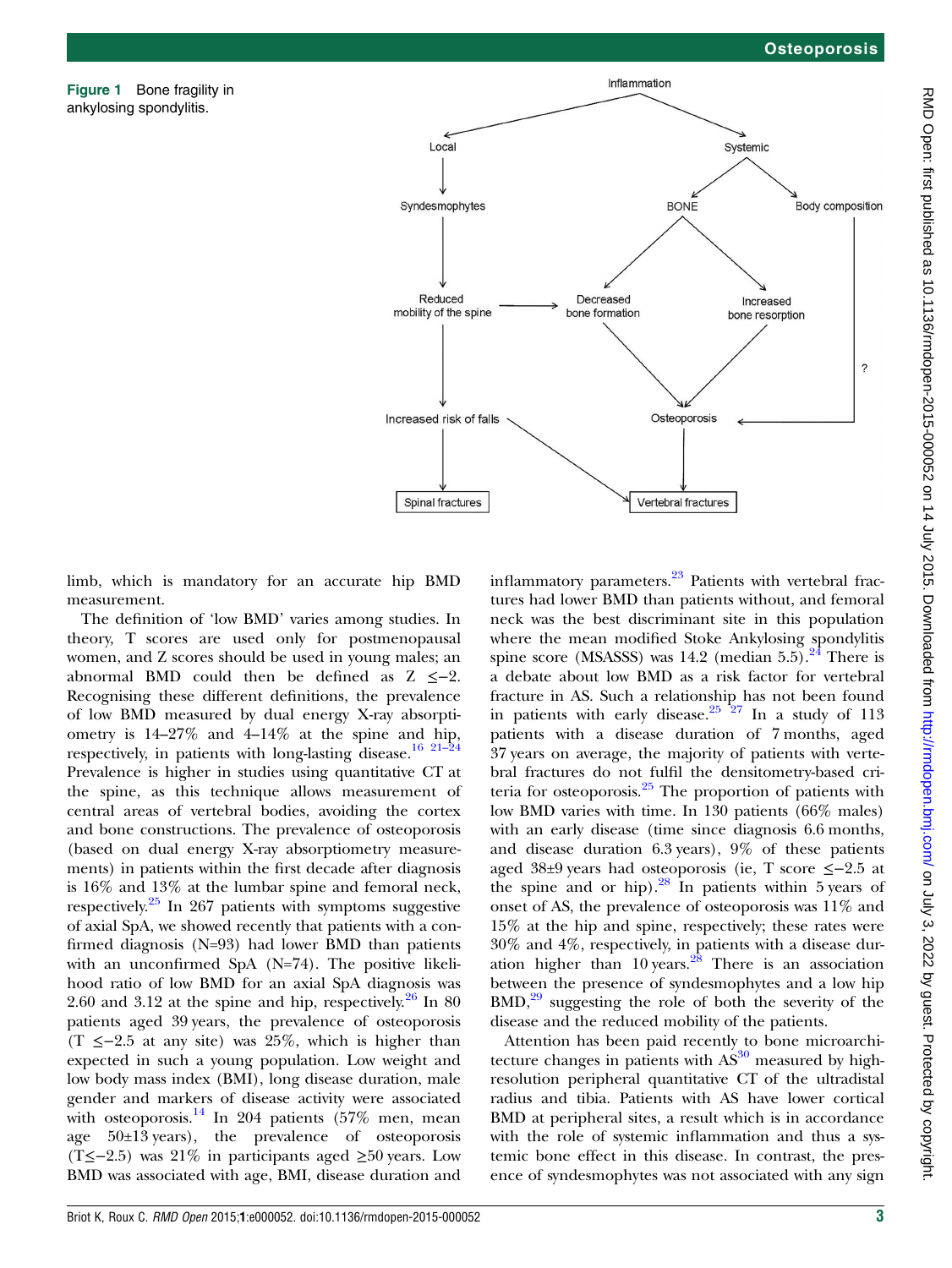of hyperostosis in the peripheral microarchitecture, sug-gesting that osteoproliferation is not a systemic process.<sup>[30](#page-4-0)</sup>

#### PHYSIOPATHOLOGY OF BONE FRAGILITY IN AS

Osteoporosis can occur in AS because of reduced physical activity, and decreased functional capacity related to pain, stiffness and ankylosis.[28](#page-4-0) However, low BMD is found in patients with early disease, before any structural changes.<sup>26</sup> <sup>28</sup> <sup>31</sup>

Vitamin D receptor gene may contribute to BMD differences in patients with AS, and some polymorphisms are also linked to inflammation.<sup>32–[34](#page-4-0)</sup>

The HLA B27 transgenic rat, a validated model of spondyloarthritis, having colitis, skin lesions, peripheral arthritis and spondylitis, exhibits a decreased bone strength, without any defect in the mineralisation process; histomorphometric indices indicate a decrease in bone volume, trabecular number and trabecular thickness, that is, an osteoporosis.[35](#page-4-0)

Two prospective studies have shown that spine and hip BMD decrease predominantly in patients with active disease. $36\frac{37}{1}$  In 332 (52% males) patients with early inflammatory back pain suggestive of spondyloarthropathies (disease duration of symptoms 1.6 years), we found that male gender, either increased erythrocyte sedimentation rateor CRP, and presence of bone marrow oedema on MRI were associated with a low BMD. Interestingly, bone inflammatory lesions on MRI were one of the determinants of low spine BMD, and the single determinant of low hip BMD, suggesting the systemic effect of inflammation. $31$  In a 1-year prospective study in 30 patients with inflammatory back pain, there was no change in hip and spine BMD; however, in a post hoc analysis, hip bone loss (not of the spine) was found to be associated with raised baseline CRP and sacroiliitis diagnosed by MRI.<sup>[38](#page-5-0)</sup>

All these data support the role of inflammation in bone loss in SpA. Advances in pathogenesis have been provided by a new mouse model that highlights the role of IL23 in entheseal inflammation. Gut-derived IL23 (even in subclinical gut involvement) can act on a previously unidentified subpopulation of entheseal resident T cells, which, in reaction, produce cytokines such as IL22 and IL17, involved in osteoproliferation and bone loss, respectively.<sup>[39](#page-5-0)</sup>

Patients with active and long-lasting AS are at risk of muscle loss because of reduced physical activity and inflammation; tumour-necrosis-factor (TNF) increases resting energy expenditure, stimulates muscle protein breakdown and downregulates the systemic and local expression of anabolic hormones and growth factors.<sup>[40](#page-5-0)</sup> Adipokines, produced by adipocytes from fat tissue, can have immune regulatory function and affect bone metabolism; some of them (resistin, visfatin) may be involved in radiographic damage in patients with AS.<sup>[41](#page-5-0)</sup>

Thus, inflammation plays a key role in bone loss in AS, and a beneficial effect of anti-inflammatory drugs on bone is expected, not only through the increased

mobility related to pain relief, but also through a direct effect on bone.

#### EFFECT OF PHARMACOLOGICAL TREATMENTS ON **OSTEOPOROSIS** NSAIDs

In a primary care-based nested case control study, the risk of any clinical fracture was decreased in patients with AS taking non-steroidal anti-inflammatory drugs (NSAIDs) (OR:  $0.65$   $(0.50, 0.84)$ ), after adjustments.<sup>1</sup> In a population-based cohort study, the increased risk of fractures in patients with AS was apparent only in those not on regular NSAIDs treatment.<sup>[17](#page-4-0)</sup> However, this result was not confirmed by a nationwide case–control study: after stratifying by NSAID use, the excess risk of any clinical fracture in patients with AS is higher in NSAID users, which may be related to a higher utilisation of NSAIDs in patients with a more severe disease.<sup>[18](#page-4-0)</sup> All these data should thus be interpreted with caution.

#### TNF blockers

Prospective open studies in patients with AS receiving TNF blockers show a positive effect on BMD. $42$  In a 2-year follow-up study of 106 patients, we observed 5.8% and 2.3% increases in the lumbar spine and hip BMD, respectively. [40](#page-5-0) Over 6 years of continuous administration of such treatment in 59 patients, the increase in BMD was 11.8 and 3.6% at these two sites, even after exclusion of patients with prevalent and/or incident syndesmophytes.[43](#page-5-0) A systematic review of eight studies (including 1 randomised control trial) with a total of 568 patients with AS showed an average of 8.6% and 2.5% increases in BMD at the lumbar spine and hip, respectively.<sup>[44](#page-5-0)</sup> There is a strong biological rationale beyond these results, as TNFα plays a key role in bone resorption and formation. Osteoclastogenesis and osteoclast activity are enhanced by TNFα, which also inhibits osteoclast apop-tosis.<sup>[45 46](#page-5-0)</sup> On the other hand, excess TNF $\alpha$  inhibits the bone formation process, and sclerostin is over expressed in TNF $\alpha$  transgenic mice.<sup>[47](#page-5-0)</sup> As expected, changes in bone remodelling markers in patients treated with  $TNF\alpha$ blockers are those expected with a treatment having an antiresorptive activity.  $\frac{40 \times 49}{48 \times 49}$  An increase in body weight is observed in patients receiving TNF blockers, mostly due to a gain in fat mass,  $\frac{40}{10}$  with an early increase in abdominal (both visceral and subcutaneous)  $fat.^{50}$  $fat.^{50}$  $fat.^{50}$ 

As a consequence, the bone effect of anti-TNF treatment should be taken into account before introducing antiosteoporotic treatment in patients with AS with osteoporosis. However, there is so far no evidence of an anti-fracture effect of TNF blockers in  $AS$ <sup>[51](#page-5-0)</sup>. In a prospective study conducted in 298 patients, markers of inflammation were associated with incident vertebral fracture; among 26 patients with new vertebral fracture, 6 were on TNF inhibitors and the study was not powered to identify a protective effect of this treatment.<sup>[19](#page-4-0)</sup> There are no guidelines for treatment of osteoporosis in AS. In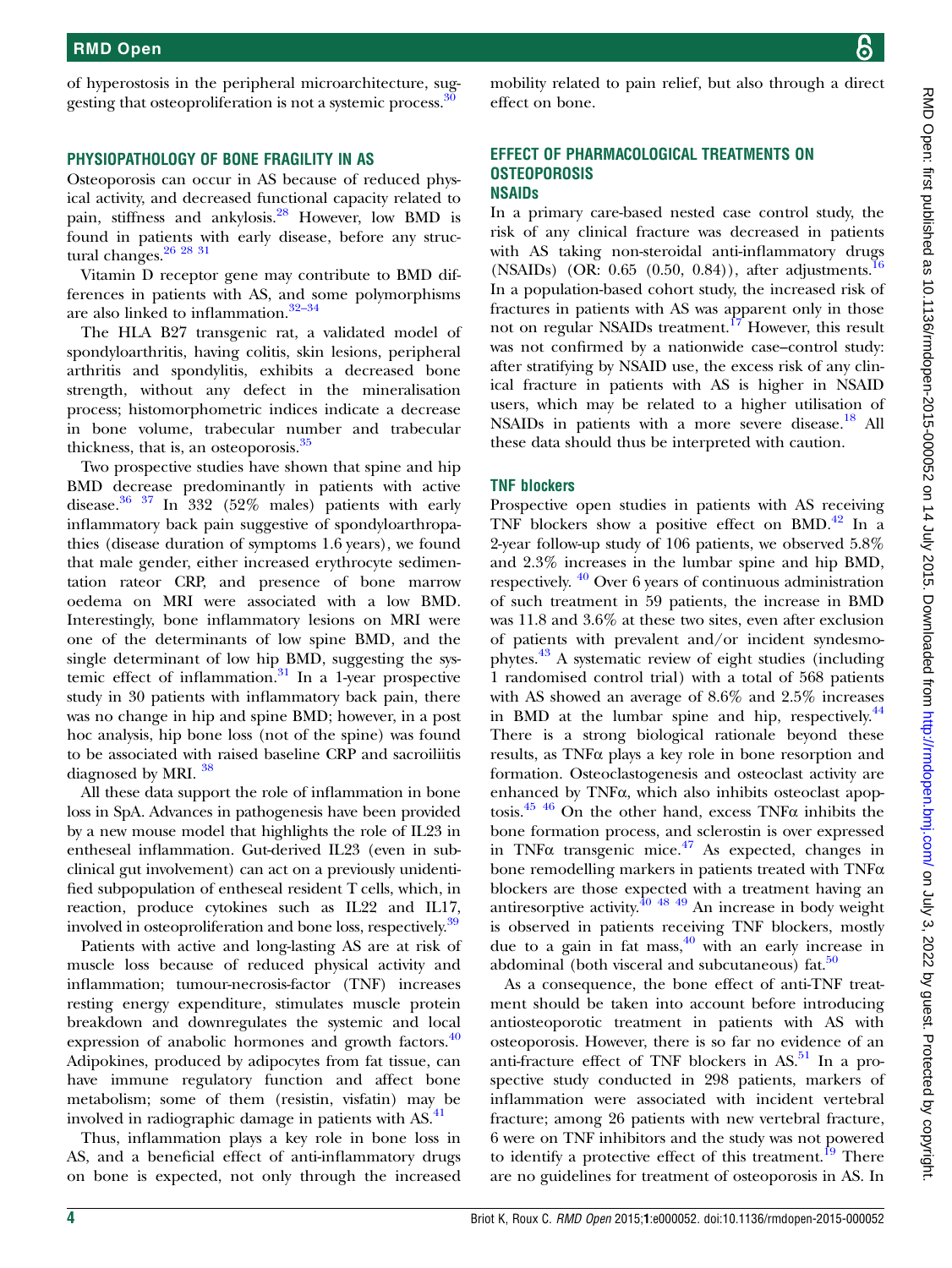Osteoporosis

<span id="page-4-0"></span>patients with an indication for TNF blocker treatment, without prevalent non-traumatic fracture, it seems logical to assess first the benefit of this treatment. However, in patients with severe osteoporosis and prevalent fractures, available guidelines in osteoporotic participants and male osteoporosis must be applied.

Rehabilitation treatments have been reported to improve management of patients with AS receiving TNF blockers, but which exercise protocols should be recom-mended is not yet defined.<sup>[52](#page-5-0)</sup>

#### **CONCLUSION**

Ankylosing spondylitis raises a paradox: patients have both osteoporosis and an excess of bone formation. Local changes and systemic bone loss are underlined by different mechanisms. AS is an appropriate model for studies of bone effect of inflammation.

Competing interests None declared.

Provenance and peer review Commissioned; externally peer reviewed.

Data sharing statement No additional data are available.

Open Access This is an Open Access article distributed in accordance with the Creative Commons Attribution Non Commercial (CC BY-NC 4.0) license, which permits others to distribute, remix, adapt, build upon this work noncommercially, and license their derivative works on different terms, provided the original work is properly cited and the use is non-commercial. See: [http://](http://creativecommons.org/licenses/by-nc/4.0/) [creativecommons.org/licenses/by-nc/4.0/](http://creativecommons.org/licenses/by-nc/4.0/)

#### **REFERENCES**

- 1. Roux C. Osteoporosis in inflammatory joint diseases. [Osteoporos Int](http://dx.doi.org/10.1007/s00198-010-1319-x) 2011;22:421–33.
- Will R, Palmer R, Bhalla AK, et al. Osteoporosis in early ankylosing spondylitis. A primary pathological event? [Lancet](http://dx.doi.org/10.1016/S0140-6736(89)92932-2) 1989;2:1483-5.
- 3. Weiss RJ, Wick MC, Ackermann PW, et al. Incresed fracture risk in patients with rheumatic disorders and other inflammatory diseases. A case-control study with 53,108 patients with fracture. [J Rheumatol](http://dx.doi.org/10.3899/jrheum.100363) 2010;37:2247–50.
- 4. Cooper C, Carvone L, Michet CJ, et al. Fracture risk in patients with ankylosing spondylitis: a population based study. J Rheumatol 1994;21:1877–82.
- 5. Montala N, Juanola X, Collantes E, et al. Prevalence of vertebral fractures by semiautomatedmortphometry in patients with ankylosing spondylitis. [J Rheumatol](http://dx.doi.org/10.3899/jrheum.100851) 2011;38:893-7.
- 6. Campagna R, Pessis E, Feydy A, et al. Fractures of the ankylosedspine: MDCT and MRI with emphasis of individual anatomic spinal structures. [Am J Roentgenol](http://dx.doi.org/10.2214/AJR.08.1616) 2009;192:987-95.
- 7. Stenhouse G, Ulbricht C, Khanna M. Spinal injury in ankylosing spondylitis. [BMJ](http://dx.doi.org/10.1136/bmj.g3849) 2014;348:g3849.
- 8. Vosse D, Feldtkeller E, Erlendsson J, et al. Clinical vertebral fractures in patients with ankylosing spondylitis. J Rheumatol 2004;31:1981–5.
- 9. Anwar F, Al-Khayer A, Joseph G, et al. Delayed presentation and diagnosis of cervical spine injuries in long-standing ankylosing spondylitis. [Eur Spine J](http://dx.doi.org/10.1007/s00586-010-1628-y) 2011;20:403-7.
- 10. Robinson Y, Sanden B, Olerud C. Increased occurrence of spinal fractures related to ankylosing spondylitis: a prospective 22-year cohort study in 17,764 patients from a national registry in Sweden. [Patient Saf Surg](http://dx.doi.org/10.1186/1754-9493-7-2) 2013;7:2.
- 11. Vosse D, Heijckmann C, Landewé R, et al. Comparing morphometric X-ray absorptiometry and radiography in defining vertebral wedge fractures in patients with ankylosing spondylitis. [Rheumatology](http://dx.doi.org/10.1093/rheumatology/kem135) 2007;46:1667–71.
- 12. Geusens P, Vosse D, Van der Heijde DM, et al. High prevalence of thoracic vertebral deformities and discal wedging in ankylosing spondylitis patients with hyperkyphosis. J Rheumatol 2001;28:1856–61.
- 13. Raltson SH, Urquhart GDK, Bzeski M, et al. Prevalence of vertebral compression fractures due to osteoporosis in ankylosing spondylitis. [Br Med J](http://dx.doi.org/10.1136/bmj.300.6724.563) 1990;300:563–5.
- 14. Ghozlani I, Ghazi M, Nouijai A, et al. Prevalence and risk factors of osteoporosis and vertebral fractures in patients with ankylosing spondylitis. [Bone](http://dx.doi.org/10.1016/j.bone.2008.12.028) 2009;44:772-6.
- 15. Van der Weijden MAC, Van der Horst-Bruinsma IE, van Denderen JC, et al. High frequency of vertebral fractures in early spondylarthropathies. [Osteoporos Int](http://dx.doi.org/10.1007/s00198-011-1766-z) 2012;23:1683-90.
- 16. Vosse D, Landewé R, van der Heijde D, et al. Ankylosing spondylitis and the risk of fracture: results from a large primary care-based nested case control study. [Ann Rheum Dis](http://dx.doi.org/10.1136/ard.2008.100503) 2009;68:1839–42.
- 17. Munoz-Ortego J, Vestergaard P, Rubio JB, et al. Ankylosing spondylitis is associated with an increased risk of vertebral and non-vertebral clinical fractures: a populations based cohort study. [J Bone Miner Res](http://dx.doi.org/10.1002/jbmr.2217) 2014;29:1770-6.
- 18. Prieto-Alhambra D, Munoz-Ortego J, De Vries F, et al. Ankylosing spondylitis confers substantially increased risk of clinical spine fractures: a nationwide case-control study. [Osteoporos Int](http://dx.doi.org/10.1007/s00198-014-2939-3) 2015;26:85–91.
- 19. Kang KY, Kim IJ, Jung SM, et al. Incidence and predictors of morphometric vertebral fractures in patients with ankylosing spondylitis. [Arthr Res Therap](http://dx.doi.org/10.1186/ar4581) 2014;16:R124.
- 20. Fatemi G, Gensler LS, Learch TJ, et al. Spine fractures in ankylosing spondylitis: a case report and review of imaging as well as predisposing factors to falls and fractures. [Semin Arthritis Rheum](http://dx.doi.org/10.1016/j.semarthrit.2014.03.007) 2014;44:20–4.
- 21. Jun JAE, Joo KB, Her MY, et al. Femoral bone mineral denstity is associated with vertebral fractures in patients with ankylosing spondylitis: a cross-sectional study. J Rheumatol 2006;33:1637-41.
- 22. El Maghraoui A, Borderie D, Edouard R, et al. Osteoporosis, body composition and bone turnover in ankylosing spondylitis. J Rheumatol 1999;26:2205–9.
- 23. Klingberg E, Geijer M, Göthlin J, et al. Vertebral fractures in ankylosing spondylitis are associated with lower bone mineral density in both central and peripheral skeleton. [J Rheumatol](http://dx.doi.org/10.3899/jrheum.120316) 2012:39:1987-95.
- 24. Klingberg E, Lorentzon M, Mellström D, et al. Osteoporosis in ankylosing spondylitis: prevalence, risk factors and methods of assessment. [Arthr Res Therap](http://dx.doi.org/10.1186/ar3833) 2012;14:R108.
- 25. Van der Weijden MAC, Claushuis TAM, Nazari T, et al. High prevalence of low bone mineral density in patients within 10 years of onset of ankylosing spondylitis: a systematic review. [Clin Rheumatol](http://dx.doi.org/10.1007/s10067-012-2018-0) 2012;31:1529–35.
- 26. Forien M, Molto A, Etcheto A, et al. Bone mineral density in patients with symptoms suggestive of spondyloarthritis. [Osteoporos Int](http://dx.doi.org/10.1007/s00198-015-3044-y) 2015;26:1647–53.
- 27. Mitra D, Elvins DM, Speden DJ, et al. The prevalence of vertebral fractures in mild ankylosing spondylitis and their relationship to bone mineral density. [Rheumatology \(Oxford\)](http://dx.doi.org/10.1093/rheumatology/39.1.85) 2000;39:85-9.
- Van Der Weijden MAC, Van Denderen JC, Lems WF, et al. Low bone mineral density is related to male gender and decreased functional capacity in early spondylarthopathies. [Clin Rheumatol](http://dx.doi.org/10.1007/s10067-010-1538-8) 2011;30:497–503.
- 29. Karberg K, Zochling J, Sieper J, et al. Bone loss is detected more frequently in patients with ankylosing spondylitis with syndesmophytes. J Rheumatol 2005;32:1290–8.
- 30. Klingberg E, Lorentzon M, Göthlin J, et al. Bone microarchitecture in ankylosing spondylitis and the association with bone mineral density, fractures, and syndesmophytes. [Arthr Therap](http://dx.doi.org/10.1186/ar4368) 2013;15:R179.
- 31. Briot K, Durnez A, Paternotte S, et al. Bone oedema on MRI is highly associated with low bone mineral density in patients with early inflammatory back pain: results from the DESIR cohort. [Ann Rheum](http://dx.doi.org/10.1136/annrheumdis-2012-201845) [Dis](http://dx.doi.org/10.1136/annrheumdis-2012-201845) 2013;72:1914–19.
- 32. Lange U, Teichmann J, Strunk J, et al. Association of 1.25 vitamin D3 deficiency, disease activity and low bone mass in ankylosing spondylitis. [Osteoporos Int](http://dx.doi.org/10.1007/s00198-005-1990-5) 2005;16:1999-2004.
- 33. Obermayer-Pietsch BM, Lange U, Tauber G, et al. Vitamin D receptor initiation codon polymorphism, bone density and inflammatory activity of patients with ankylosing spondylitis. [Osteoporos Int](http://dx.doi.org/10.1007/s00198-003-1501-5) 2003;14:995–1000.
- 34. Arends S, Spoorenberg A, Bruyn GAW, et al. The relation between bone mineral density, bone turnover markers, and vitamin D status in ankylosing spondylitis patients with active disease: a cross-sectional analysis. [Osteoporos Int](http://dx.doi.org/10.1007/s00198-010-1338-7) 2011;22:1431-9.
- 35. Rauner M, Stupphann D, Haas M, et al. The HLA-B27 transgenic rat, a model of spondyloarthritis, has decreased bone mineral density and increased RANK L to osteoproteogerin in RNA ratio. [J Rheumatol](http://dx.doi.org/10.3899/jrheum.080475) 2009;36:120–6.
- 36. Gratacos J, Collado A, Pons F, et al. Significant loss of bone mass in patients with early, active ankylosing spondylitis. A follow-up study. [Arthritis Rheum](http://dx.doi.org/10.1002/1529-0131(199911)42:11<2319::AID-ANR9>3.0.CO;2-G) 1999;42:2319–24.
- 37. Maillefert JF, Aho S, El Maghraoui A, et al. Changes in bone density in patients with ankylosing spondylitis: a 2 year follow-up study. [Osteoporos Int](http://dx.doi.org/10.1007/s001980170084) 2001;12:605–9.